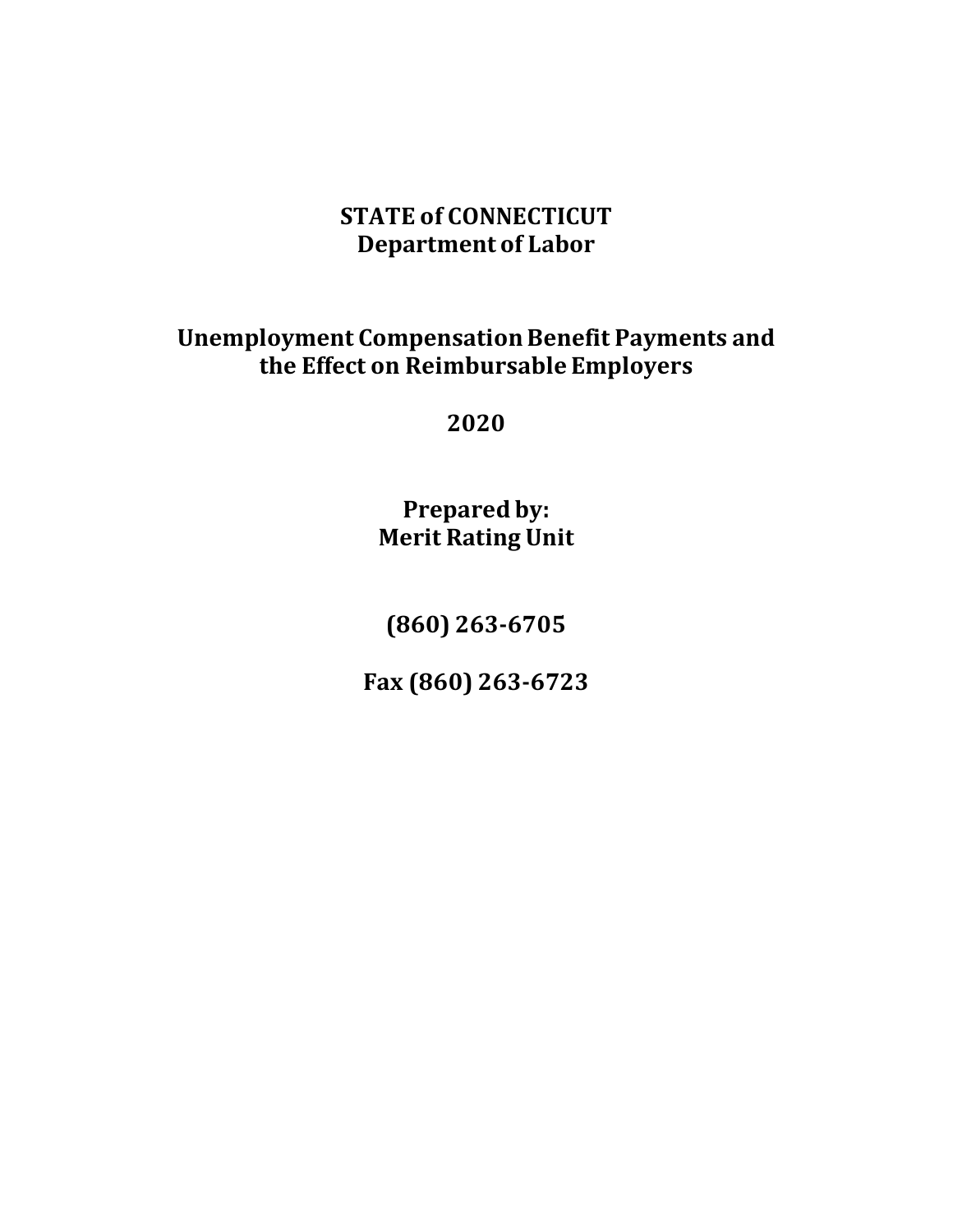# **TABLE OF CONTENTS**

|                                                                                    | PAGE 1            |
|------------------------------------------------------------------------------------|-------------------|
| <b>Base Period</b>                                                                 | PAGE 1            |
|                                                                                    | PAGE 1            |
|                                                                                    | PAGE <sub>2</sub> |
|                                                                                    | PAGE <sub>2</sub> |
| METHOD OF BENEFIT CHARGING FILLIONS ACCOMMODATIONS AND METHOD OF BENEFIT CHARGING  | PAGE <sub>3</sub> |
| <b>NON-CHARGE PROVISIONS</b>                                                       | PAGE <sub>3</sub> |
| DENYING THE USE OF WAGE CREDITS TO EMPLOYEES OF EDUCATIONAL<br><b>INSTITUTIONS</b> | PAGE 4            |
|                                                                                    | PAGE 5            |
| PENSION PAYMENTS                                                                   | PAGE 5            |
| REQUALIFICATION REQUIREMENT FOR A SUBSEQUENT BENEFIT YEAR ------                   | PAGE 5            |
| LOCAL OFFICE PREDETERMINATION HEARING<br>------------------------------------      | PAGE 6            |
| EXAMPLE OF NOTICE OF POTENTIAL LIABILITY<br>--------------------------------       | PAGE 7a, 7b       |
| <b>EMPHASIS ON UI PROGRAM INTEGRITY</b><br>---------------------------------       | <b>PAGE 8, 9</b>  |
| REPORT NEW AND REHIRED EMPLOYEES<br>---------------------------------              | PAGE 9            |
| NEW LEGISLATION FOR PART-TIME EMPLOYME NT ------------------------------- PAGE 10  |                   |
| NOTIFICATIONS TO EMPLOYERS OF APPROVAL OF CLAIM FOR BENEFITS                       |                   |
| AND APPEAL PROVISIONS                                                              | PAGE 11           |
|                                                                                    | PAGE 11           |
|                                                                                    | PAGE 12           |
| EMPLOYER CHARGE NOTICES TO BE MAILED TO ADDRESS OF RECORD WITH<br>THIS DEPARTMENT  | PAGE 12           |
|                                                                                    |                   |
|                                                                                    | PAGE 13           |
| MONTHLY INVOICE STATEMENTS OF REIMBURSABLE CHARGES ---------------- PAGE 13        |                   |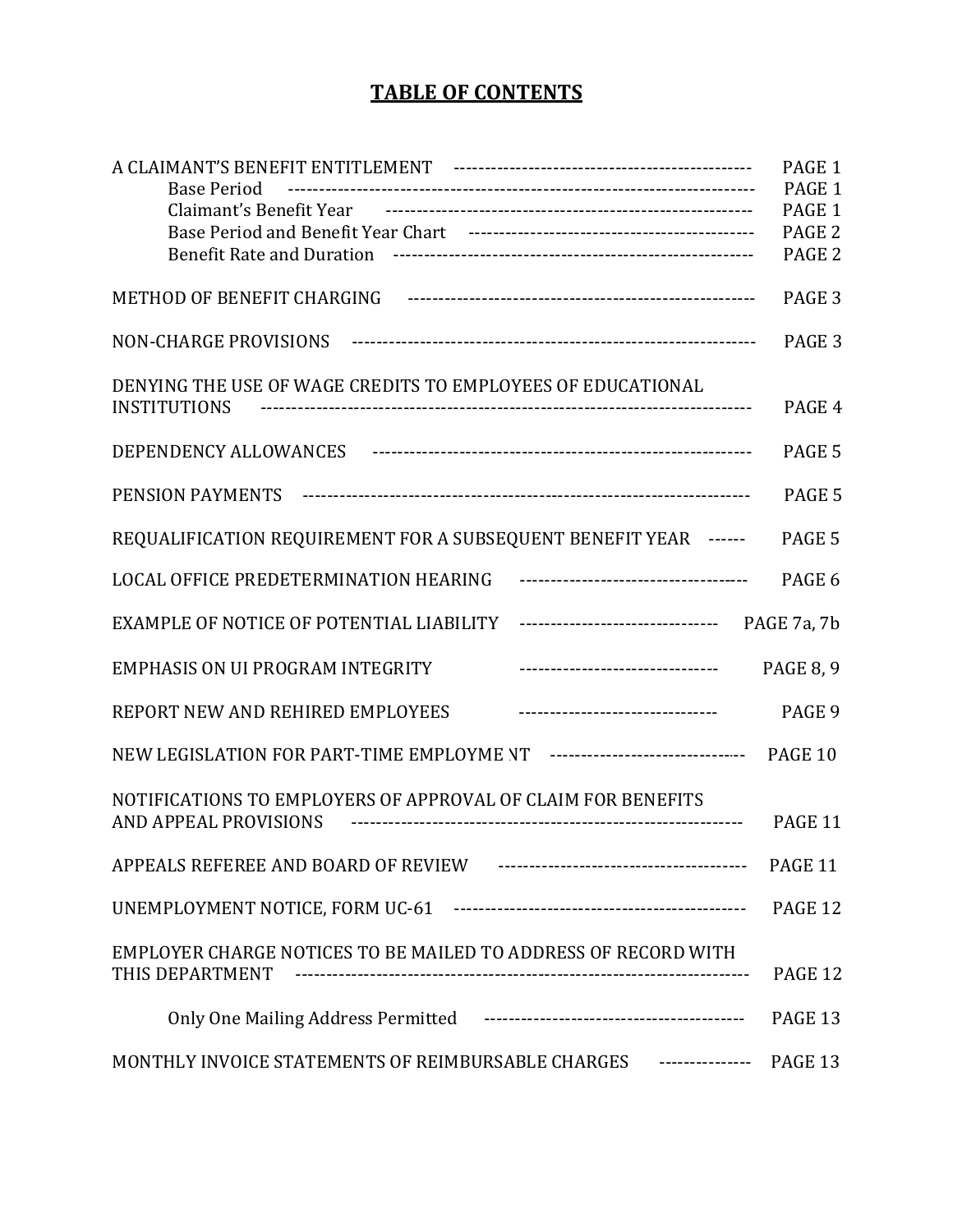#### **A CLAIMANT'S BENEFIT ENTITLEMENT**

# **Base Period**

The agency determines the claimant's monetary entitlement to unemployment compensation benefits using the wages the claimant earned during a one year period, called the 'Base Period.' The base period consists of the first four of the five completed calendar quarters immediately preceding the quarter in which the claimant first filed for benefits. The quarter immediately preceding the quarter in which a claim is filed is referred to as the 'Lag Quarter.' The four quarters preceding the lag quarter constitute the base period. (See the chart at the top of page 2.) However, for any individual who is eligible to receive or is receiving workers' compensation, or who is properly absent from work under the terms of the employer's sick leave or disability leave policy, the base period shall be the first four of the five most recently worked quarters prior to such benefit year, provided the last most recently worked calendar quarter is no more than twelve calendar quarters prior to the date such individual makes his initiating claim.

# **Alternate Base Period**

**Commencing with benefit years effective on or after January 5, 2003, individuals who cannot establish monetary eligibility using wages in the base period described above will utilize an alternate base period. The alternate base period consists of the calendar quarter immediately preceding the quarter in which the claim is filed (the** '**Lag Quarter') and the three quarters proceeding the lag quarter.**

# **Claimant's Benefit Year**

A claimant's initial monetary determination establishes the amount of unemployment benefits available during a specified period. This period, called the claimant's benefit year, begins with the calendar week of first filing and extends over the following 51 calendar weeks.

Under certain circumstances the benefit year may be increased to 53 weeks in order that the benefit year which follows will not include any part of the preceding year.

Each eligible claimant is entitled to receive regular benefits of twenty-six times the weekly benefit rate, chargeable to the employers who paid him wages during the base period. During periods of high unemployment, an additional thirteen to twenty weeks of extended benefits may be allowed, chargeable to the employer at fifty percent.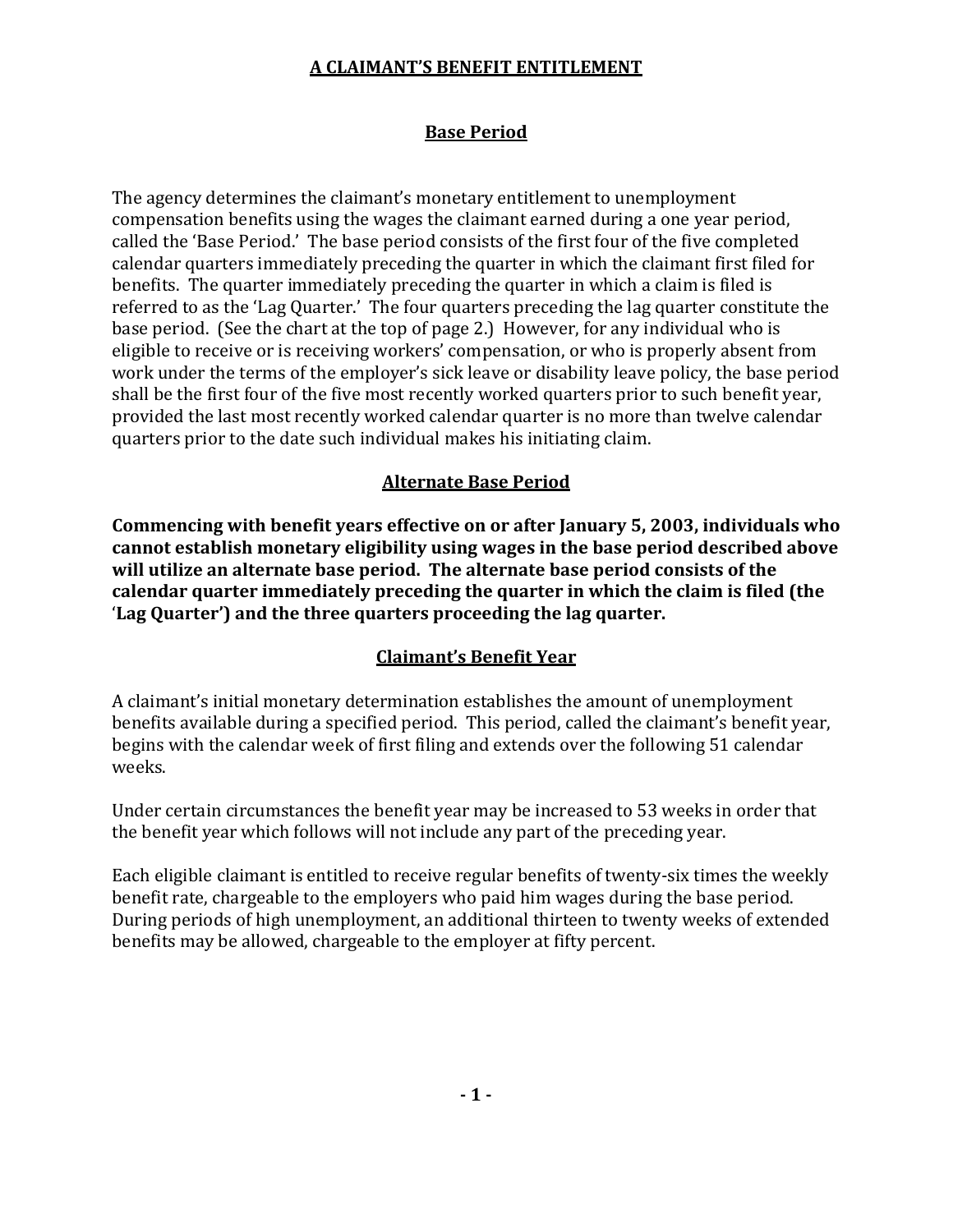#### **BASE PERIOD AND BENEFIT YEAR**

\*\*New Claim Effective (Benefit Year established

--Benefit year – 52 calendar weeks from New Claim date--

| Oct. '18 | <b>Ian.</b> '19 | April '19   | July '19 | <b>LAG</b>     | <b>Ian.</b> '20 |
|----------|-----------------|-------------|----------|----------------|-----------------|
| Nov.     | Feb.            | May         | Aug.     | <b>OUARTER</b> | **<br>Feb.      |
| Dec.     | March           | <b>Iune</b> | Sept.    |                | March           |

| <b>Ian.</b> '19 | April '19 | Iuly '19 | Oct. '19 | <b>LAG</b>     | April '20   |
|-----------------|-----------|----------|----------|----------------|-------------|
| Feb.            | May       | Aug.     | Nov.     | <b>OUARTER</b> | May         |
| March           | lune      | Sept.    | Dec.     |                | <b>Iune</b> |

| April '19 | July '19 | Oct. '19 | <b>Ian.</b> '20 | <b>LAG</b>     | July '20 |
|-----------|----------|----------|-----------------|----------------|----------|
| May       | Aug.     | Nov.     | Feb.            | <b>OUARTER</b> | Aug.     |
| Iune      | Sept.    | Dec.     | March           |                | Sept.    |

| July '19 | Oct. '19 | Jan. $20$ | April '20 | <b>LAG</b>     | Oct. '20 |
|----------|----------|-----------|-----------|----------------|----------|
| Aug.     | Nov.     | Feb.      | May       | <b>OUARTER</b> | Nov.     |
| Sept.    | Dec.     | March     | Iune      |                | Dec.     |

# **BENEFIT RATE AND DURATION**

Effective July 1, 1994 -

Instead of one-twenty-sixth of the total wages paid in the claimant's highest quarter in the base period, the new monetary formula will call for calculating the weekly benefit rate based upon one-twentysixth of the average of his total wages paid during the two highest quarters in his base period.

The maximum weekly benefit rate is limited to 60% of the average production wage as determined by the Administrator in accordance with standards established by the United States Department of Labor, Bureau of Statistics, and is redetermined each year with the first Sunday in October. The annual increase in the maximum weekly benefit rate may not exceed \$18.00. The current weekly benefit rates range from a minimum of \$15.00 to a maximum of \$649.00 (October, 2018). In October of 2020, the weekly rate may rise to \$667.00 per week.

# **Mandatory Electronic Filing & Payment of UI Taxes**

Legislation submitted by the Connecticut Department of Labor (CTDOL) last year to improve Unemployment Insurance (UI) operations has passed. Public ACT No. 13-141 mandated that all Employers file UI tax and wage reports and make UI electronically effective with the 1st calendar quarter 2014. The link is as follows: [www.ct.gov/doltax](http://www.ct.gov/doltax) .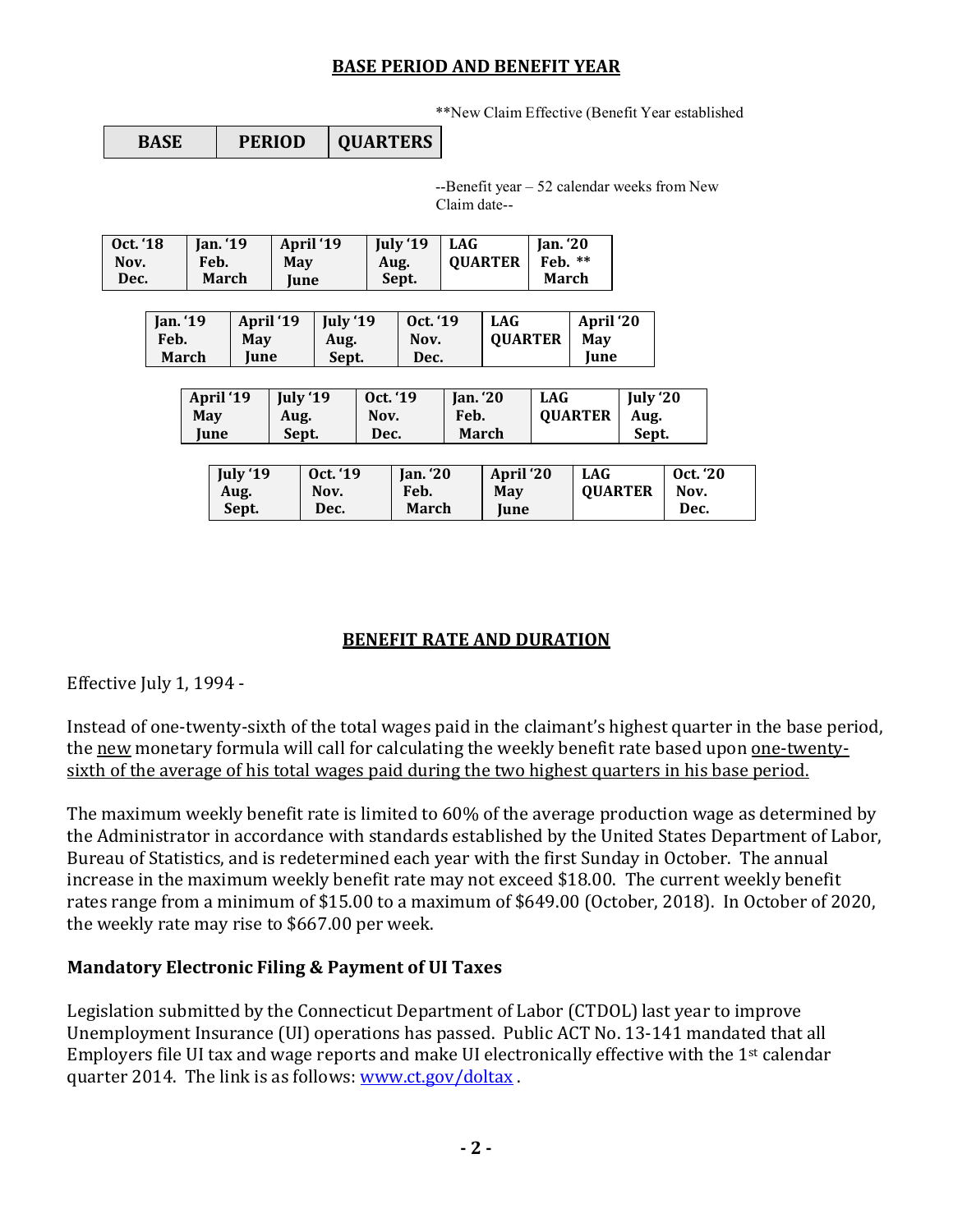#### **METHOD OF BENEFIT CHARGING**

Each employer who paid a claimant wages in the base period of his claim is potentially chargeable for a portion of each benefit payment made to that claimant. Each employer's charge is based on the percentage of base period wages it paid to the claimant. For example, an employer who paid the claimant 23% of the base period wages will be chargeable 23% of each benefit payment made during that benefit year.

The first benefit payment to a claimant initiates the issuance to each base period employer of Form UC-280, Notice of Potential Liability. The form displays the wages paid by the employer during each quarter of the base period, as well as the weekly amount and the maximum benefit amount chargeable to the employer during the benefit year. Also, the UC-280 affords the reimbursable employer the opportunity to protest or appeal the claimant's eligibility.

The employer's appeal right is limited to the first notice it is given in connection with a claim, which sets forth its appeal rights. No issue may be appealed if notice of the right to appeal such issue had previously been given. For example, if the employer had been issued a notification following an approval of a separation issue, an appeal on that same separation may not be taken on the basis of a subsequently issued Form UC-280.

Inquiries concerning benefit charges may be directed to the Merit Rating Unit, State of Connecticut - Labor Department, Employment Security Division, 200 Folly Brook Boulevard, Wethersfield, CT 06109-1114.

# **NON-CHARGE PROVISIONS**

There are two non-charge provisions in Connecticut Unemployment Compensation Law that pertain to reimbursable employers. The first of these requires that the administrator not charge any unemployment compensation benefits paid that were the result of unemployment caused by a natural disaster declared by the President of the United States. The second of these provisions allows an employer to protest on the basis that the claimant is working for the employer part time while filing for benefits to the same extent the claimant worked for the employer during the base period of the claim. This protest must be filed within a twenty-one-day time limit.

In all other instances, however, the rule is that if the claimant is payable, the reimbursable employer is chargeable its proportionate share of the payment. Thus, almost all appeals by a reimbursable employer deal with the question of the claimant's eligibility following the separation from the employer.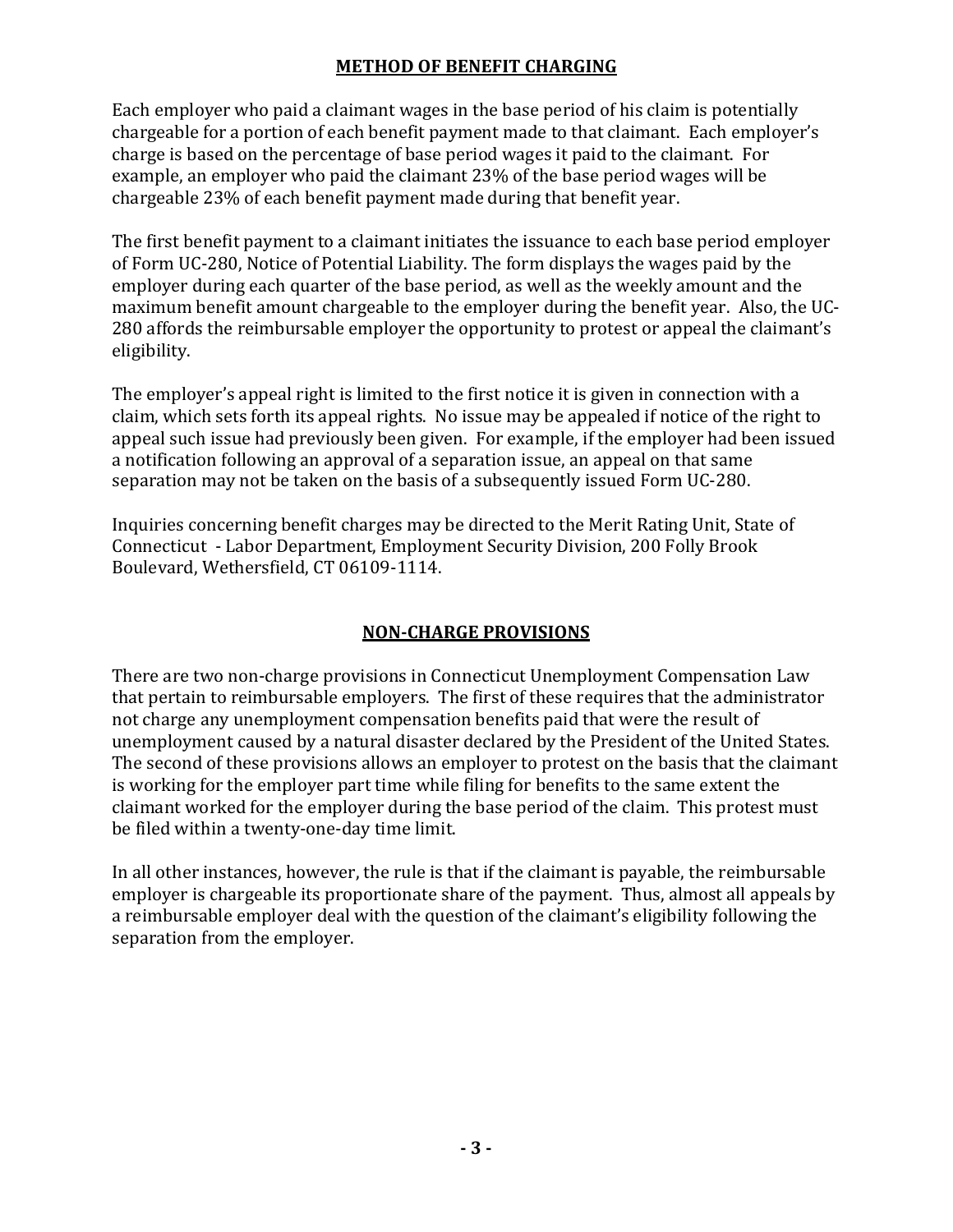# **DENYING THE USE OF WAGE CREDITS TO EMPLOYEES OF EDUCATIONAL INSTITUTIONS**

Section 31-227(d) provides that a claimant who works in an educational institution for either the state, or a municipality or a non-profit organization may be denied the use of those wages credits earned in that employment if filing between regular terms or between academic years or during a school vacation or during a holiday recess and the claimant has a reasonable assurance of returning to work in the period immediately following such term break, vacation period or holiday recess in a capacity commensurate with or better than the most recent employment prior to the term break, vacation period or holiday recess.

Educational employers should bear in mind that:

- 1. If a claimant works any part of a week at the beginning of a period between regular terms or between academic years for the educational employer, the week in question is not considered to be between terms and thus 31-227 (d) does not apply to that week.
- 2. If the employer does not have regular academic terms or semesters, the claimant when unemployed cannot be considered to be between academic terms or semesters.
- 3. In order for the claimant to be denied the use of **any** of his educational wages, the claimant must have a reasonable assurance of returning to a job as good as or better than the **most recent** educational employment. If so, the claimant will be denied the use of wage credits from a base period educational employer for whom the claimant worked in a job, which was better, or equal to, the job the claimant has a reasonable assurance of returning.

- and -

4. The between terms denial provisions of Section 31-227(d) are not applicable if the claimant crosses over from work in an instructional, research, or principal administrative capacity to work in some other capacity. For example, if an individual was employed as a teacher in one year and guidance counselor in the succeeding year the between terms denial would not apply during the summer.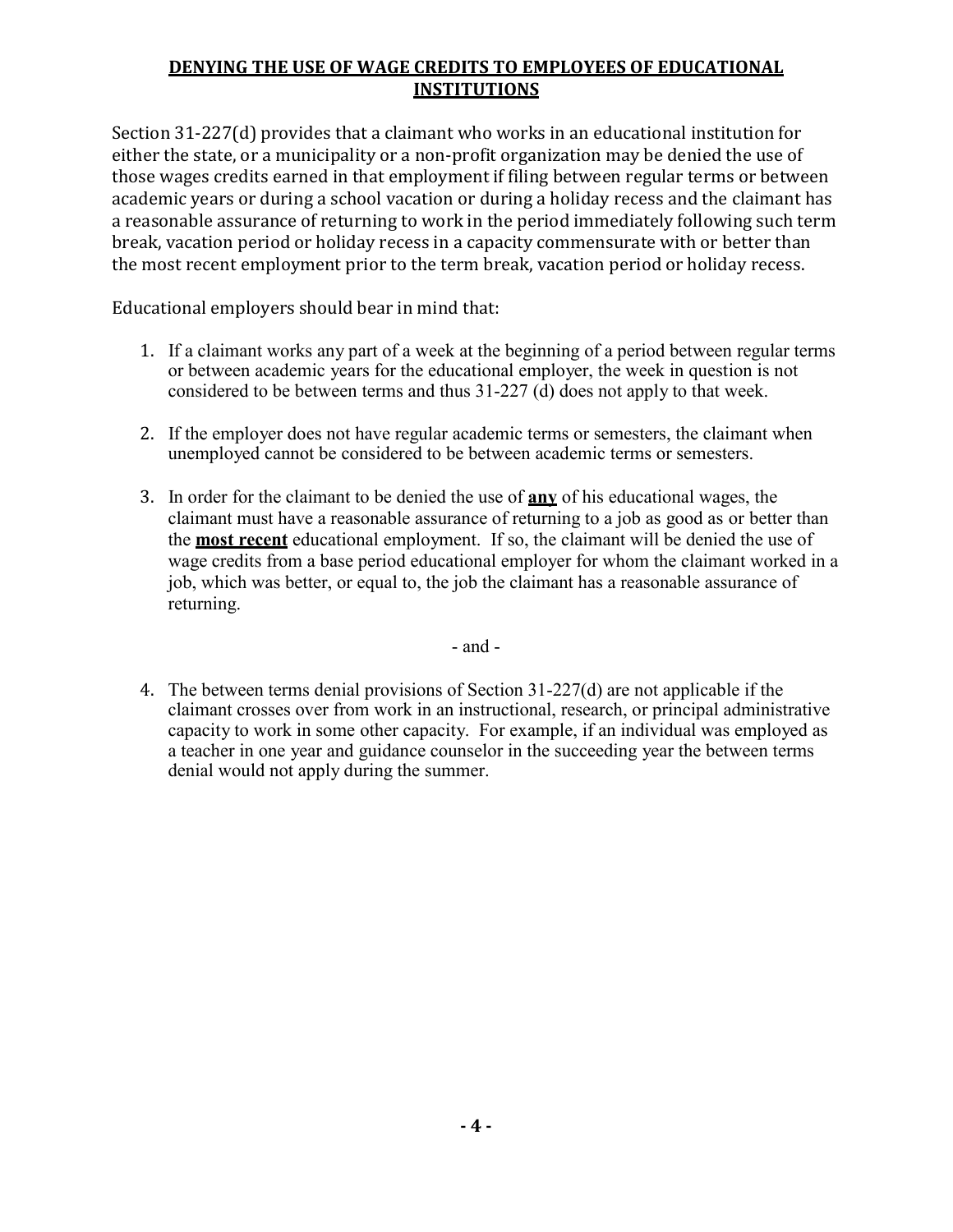# **DEPENDENCY ALLOWANCES**

Effective October 3, 1999, an allowance of \$15.00 for each dependent child under eighteen years of age, a full-time student under twenty-one years of age, an incapacitated dependent child, or non-working spouse, to supplement any partial or total weekly benefit payment. The allowance cap, in whole dollars, will increase 100% of the weekly benefit rate and may not exceed \$75.00 per week. The dependency allowance is charged to the reimbursing employer.

# **PENSION PAYMENTS**

A claimant's weekly benefit rate is reduced by the proportion of the prorated weekly amount of the pension, retirement, annuity or other similar periodic payment, which is equal to the proportion of the plan that was contributed to by any base period employer.

**Union Pensions** are not deductible if the base period employer did not contribute to the pension fund. If the base period employer did contribute, the deduction from the claimant's weekly benefit rate will be based on the proportion of the plan contributed by this employer during the base period.

**Non-Contributory Pensions** are deductible dollar for dollar if paid by a base period employer.

**Contributory Pensions** are deductible based on the proportion of the cost of the plan that was contributed by the base period employer during the base period.

Although the amount payable weekly is reduced, the total amount payable does not undergo a corresponding reduction. The number of weeks the claimant may receive the reduced benefits is limited by the 52-week duration of the benefit year.

# **REQUALIFICATION REQUIREMENT FOR A SUBSEQUENT BENEFIT YEAR**

After having received benefits in a prior benefit year, no individual is eligible for benefits during a new benefit year unless he has again become employed and been paid wages since the commencement of the prior benefit year in an amount equal to the greater of \$300.00 or five times his weekly benefit rate by an employer subject to the provisions of this act of any other State or Federal Unemployment Compensation Law.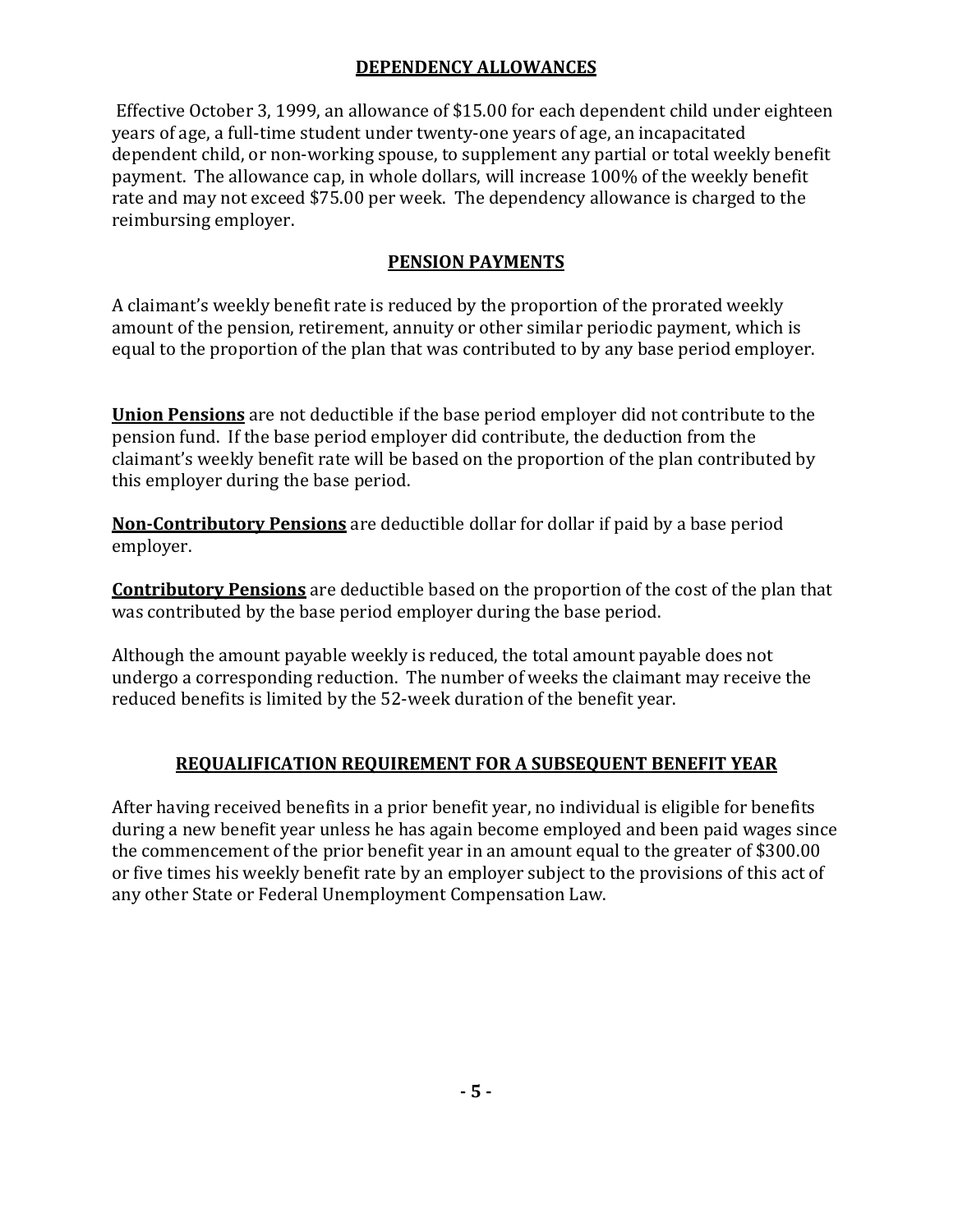#### **LOCAL OFFICE PREDETERMINATION HEARING**

If the reason for the claimant's unemployment at the time of filing for benefits is other than a lack of work, then a predetermination hearing will be held to determine the claimant's eligibility. The affected employer will be mailed Form UC-840, Notice of Hearing and Unemployment Compensation Claim. The employer should participate in the predetermination hearing, and can choose to participate in the hearing by submitting pertinent information in writing on Form UC-840. The employer should furnish all pertinent details, including dates, relating to a separation or work refusal.

The adjudicator's decision is determined by the adequacy of the facts provided by the employer and the claimant. It is advantageous to the employer to provide an accurate statement and timely submission in participation of the hearing. This minimizes the likelihood of further inquiries and the necessity of appealing from a decision, which may have been based on inaccurate information.

#### **Effective October 1, 2013**

Federal law prescribes that state law may not relieve an employer of charges when an overpayment occurs because the employer, or an agent of the employer, failed to respond timely or adequately to the request of the State Labor Department for information relating to an individual's claim for benefits. Section 31-241(a) and 31-273 (k) of the Connecticut General Statutes provide that where an employer failed to appear at the Administrator's predetermination eligibility hearing or failed to submit a timely and adequate response, **the employer is liable for its proportionate share of any benefits paid to the claimant from the first payable week of benefits through the date the decision is ultimately reversed.**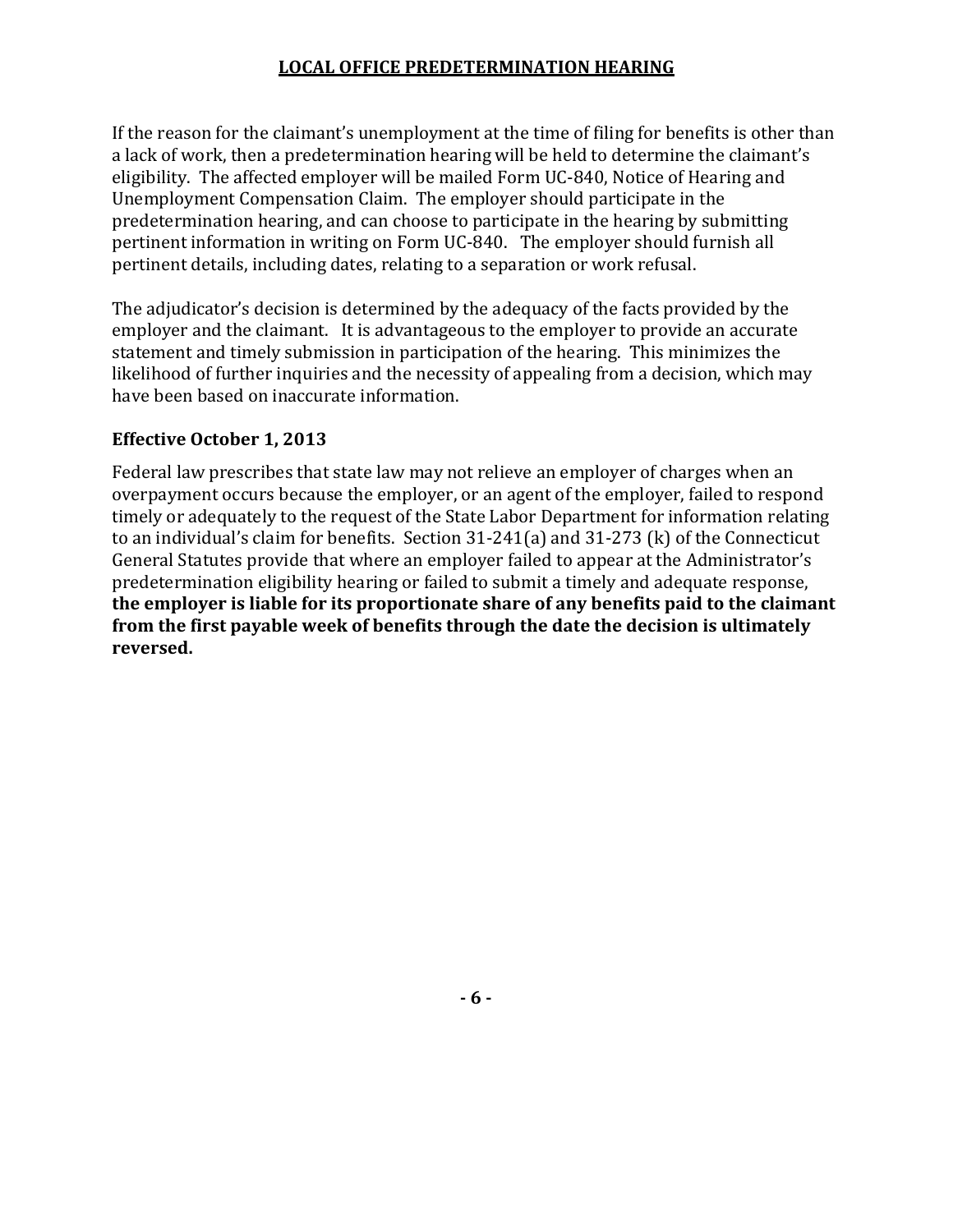| <b>1. DATE MAILED</b>                                                |                                                                                                                                                                                                                                                                                            |             | <b>NOTICE OF POTENTIAL LIABILITY</b><br>MERIT RATING UNIT CONNECTICUT<br>DEPARTMENT OF LABOR<br>WETHERSFIELD CT 06109-1114<br>TEL. (860) 263-6705 FAX: (860) 263-6723<br>www.ctdol.state.ct.us |                                               |                                             |                                | <b>2. PERIOD PROTEST EXPIRES</b> |                                       |  |  |
|----------------------------------------------------------------------|--------------------------------------------------------------------------------------------------------------------------------------------------------------------------------------------------------------------------------------------------------------------------------------------|-------------|------------------------------------------------------------------------------------------------------------------------------------------------------------------------------------------------|-----------------------------------------------|---------------------------------------------|--------------------------------|----------------------------------|---------------------------------------|--|--|
| <b>3. CLIENT'S SOCIAL SECURITY NUMBER</b>                            |                                                                                                                                                                                                                                                                                            |             |                                                                                                                                                                                                |                                               |                                             |                                |                                  |                                       |  |  |
| <b>4. JOB CENTER</b>                                                 | 5. WEEK ENDING DATE                                                                                                                                                                                                                                                                        |             |                                                                                                                                                                                                |                                               |                                             |                                |                                  | <b>6. CLIENT'S NAME AND ADDRESS</b>   |  |  |
| 7. EMPLOYER'S NAME AND ADDRESS                                       |                                                                                                                                                                                                                                                                                            |             |                                                                                                                                                                                                |                                               |                                             |                                |                                  |                                       |  |  |
|                                                                      |                                                                                                                                                                                                                                                                                            |             |                                                                                                                                                                                                |                                               |                                             |                                |                                  | <b>8. EMPLOYER'S REGISTRATION NO.</b> |  |  |
|                                                                      |                                                                                                                                                                                                                                                                                            |             |                                                                                                                                                                                                |                                               | UNEMPLOYMENT COMPENSATION PAYABLE           |                                |                                  |                                       |  |  |
| <b>EFFECTIVE DATE</b>                                                | 9. BENEFIT YEAR<br><b>ENDING DATE</b>                                                                                                                                                                                                                                                      |             | <b>10. SUB DATE</b>                                                                                                                                                                            | 11. WEEKLY<br><b>BENEFIT</b><br><b>AMOUNT</b> | 12. WEEKLY<br><b>BENEFIT</b><br><b>RATE</b> | <b>MAXIMUM</b><br><b>WEEKS</b> |                                  | 13. MAXIMUM<br><b>ENTITLEMENT</b>     |  |  |
|                                                                      |                                                                                                                                                                                                                                                                                            |             |                                                                                                                                                                                                |                                               |                                             | 26                             |                                  |                                       |  |  |
| <b>14. BASE PERIOD</b><br><b>WAGES PAID IN</b><br><b>YOUR EMPLOY</b> | <b>OUARTER</b>                                                                                                                                                                                                                                                                             | <b>YEAR</b> | <b>OUARTER</b>                                                                                                                                                                                 | <b>YEAR</b>                                   | <b>OUARTER</b>                              | <b>YEAR</b>                    |                                  | <b>OUARTER</b><br><b>YEAR</b>         |  |  |
| <b>15. TOTAL WAGES PAID</b><br><b>BY YOU</b>                         | <b>16. YOUR WEEKLY</b><br><b>CHARGE</b>                                                                                                                                                                                                                                                    |             | <b>17. YOUR MAXIMUM</b>                                                                                                                                                                        | POTENTIAL CHARGE                              |                                             |                                |                                  |                                       |  |  |
| $UC-280$ (Rev. $3/11/02$ )<br>IF PROTESTING CHARGES:                 | THIS ENTIRE SIDE MUST BE SENT WHEN RESPONDING BY FAX. DO NOT RETURN BY MAIL IF PROTEST IS FAXED.                                                                                                                                                                                           |             |                                                                                                                                                                                                |                                               |                                             |                                |                                  |                                       |  |  |
| $\ast$<br>$\star$<br>$\star$                                         | Read the information on the back of this form.<br>Complete the section below by checking the appropriate box and filling in the appropriate information.<br>Separate this form at the perforated line and return this portion to the above address. Keep the top portion for your records. |             |                                                                                                                                                                                                |                                               |                                             |                                |                                  |                                       |  |  |

| voluntarily quit on $\frac{\ }{\ }$ / $\frac{\ }{\ }$<br>A.           | E. |                      | received disqualifying income                          |    |
|-----------------------------------------------------------------------|----|----------------------|--------------------------------------------------------|----|
|                                                                       |    | Type:                | <b>Vacation</b>                                        |    |
| <b>B.</b><br>was discharged on $\frac{\ }{\ }$ / $\frac{\ }{\ }$ for: |    |                      | <b>Severence</b>                                       |    |
| Wilful misconduct                                                     |    |                      | <b>Wages in Lieu of Notice</b>                         |    |
| Felony                                                                |    | Amount:              | For the period from                                    | to |
|                                                                       |    |                      |                                                        |    |
| C.<br>refused bonafide offer of                                       | F. |                      | Is an Educational Institution employee with reasonable |    |
| rehire on $\frac{\ }{\ }$ / $\frac{\ }{\ }$                           |    |                      | assurance of rehire for the next term.                 |    |
| D.<br>client still employed part-time to                              | G. | never worked for me. |                                                        |    |
| the same extent as in the base period.                                |    |                      |                                                        |    |
| <b>EMPLOYER COMMENTS:</b>                                             |    |                      |                                                        |    |
|                                                                       |    |                      |                                                        |    |
|                                                                       |    |                      |                                                        |    |
|                                                                       |    |                      |                                                        |    |

**I certify that the information contained herein is true and correct:**

| <b>SIGNATURE:</b> | <b>ATTENT</b><br>111LL. | . <del>.</del><br>. н. | <b>EPHONE:</b><br>TEL. |
|-------------------|-------------------------|------------------------|------------------------|
|                   |                         |                        |                        |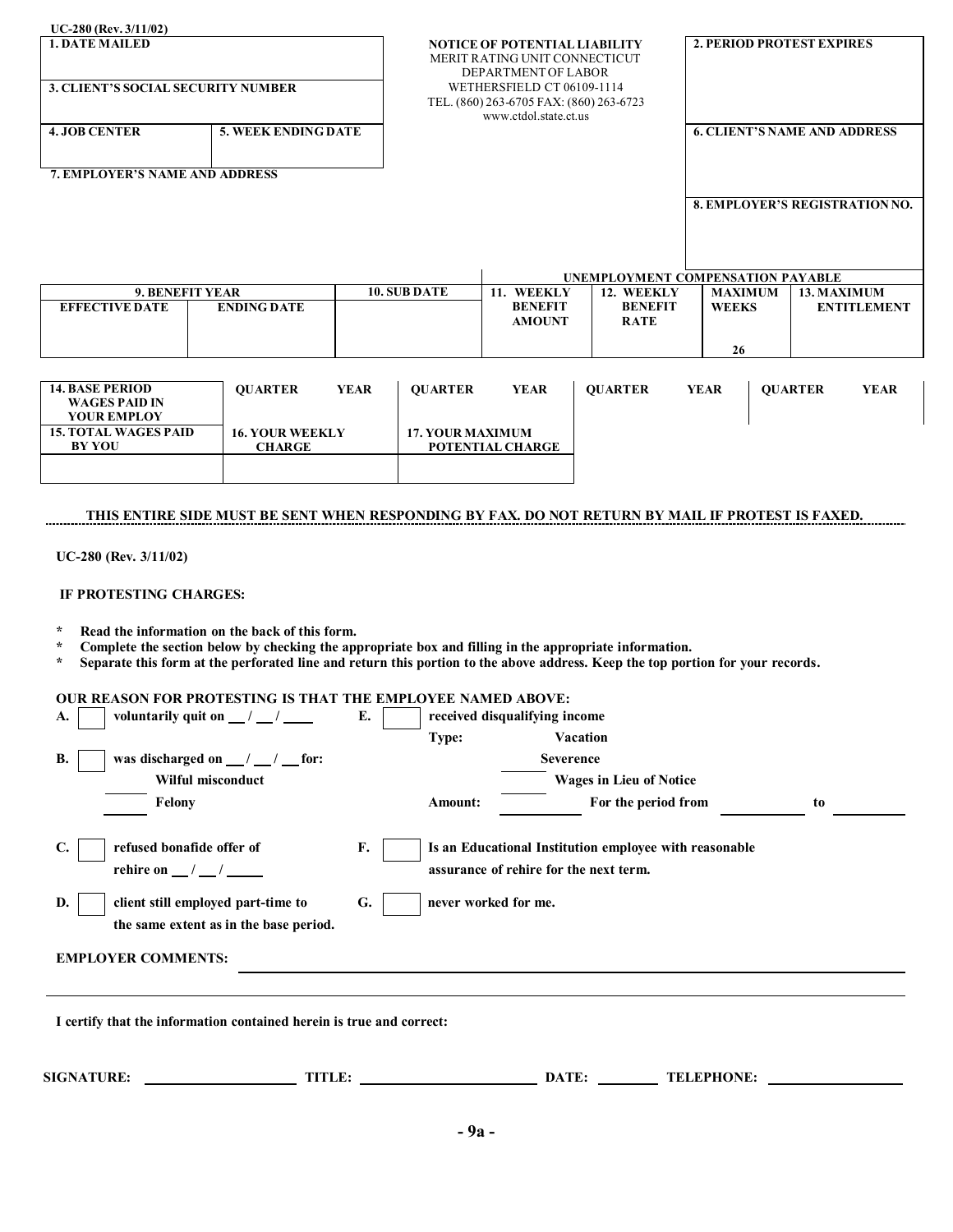- **Item 2** Your protest requesting relief from charges cannot be considered unless you file it within twenty-one (21) calendar days from the date this notice was mailed. To be timely filed, your protest must be received by this Department or legibly postmarked by the U.S.Postal Service no later than the 21<sup>st</sup> day. If the Unemployment Compensation offices are closed, on the last date for filing your protest, the period for filing extended to the next business day.
- **Item 5** The Week Ending Date is the first payable week.
- **Item 9** The Benefit year is one full year from the date the client initiated a claim for benefits.
- **Item 10** The Sub Date is the date that the client's Monetary Determination was created.
- **Item 11** The Weekly Benefit Amount (WBA) includes dependency allowances (chargeable to reimbursable employers only).
- **Item 12** The Weekly Benefit Rate is the amount to which the client is entitled excluding dependency allowances.
- **Item 13** Maximum Benefits (26 x WBR) is the maximum amount of regular benefits to which the client is entitled during the Benefit Year.
- **Item 14** The total amount of wages you paid the client during the four quarters of the base period. The base period is the first four of the
- **and 15** last five completed calendar quarters based upon the claim effective date.
- **Item 16** The Weekly Charge is the amount chargeable to your account for a total week of unemployment. Your weekly charge could be less. Employer pensions or partial earnings are deductable from a client's payment. Actual amounts charged will appear on the UC-540, Statement of Charges, or Monthly Statement of Reimbursable Charges. For reimbursable employers, dependency amount is included in the weekly charge.
- **Item 17** The Maximum Potential Charge is 26 x Weekly Charge. During periods of high unemployment, the client may be entitled to additional benefits. NOTE: Items 16 and 17 – the amount charged to your account is dependent upon the amount of benefits collected by the client during his Benefit Year. Taxable employers do not pay these charges dollar for dollar. For taxable employers, charges are used in computing their unemployment tax rates.

#### **EXPLANATION OF NOTICE AND RIGHT TO PROTEST**

The client named on the front of this form has initiated a claim for unemployment benefits. Benefits will be paid promptly upon determination by the administrator that the client is eligible. At that time, the amount of benefits paid will become benefit charges to the accounts of all chargeable base period employers. Your account will be charged unless you successfully protest. YOU HAVE A RIGHT TO PROTEST these charges IF certain conditions exist. These conditions are listed on the front of this sheet (Boxes A though G). THE RIGHT OF PROTEST DOES NOT APPLY IF YOU WERE PREVIOUSLY NOTIFIED REGARDING THIS ISSUE AND EITHER YOU DID NOT PROTEST THE CHARGES AT THAT TIME OR YOUR PREVIOUS PROTEST WAS UNSUCCESSFUL. If you file a timely protest, the Administrator will review it and determine if you can be relieved of charges under the law. If, based on your protest your account is relieved of charges, you will be so notified. If your account remains chargeable, the Administrator will issue a written determination of chargeability which can be appealed to the Appeals Division.

**EXCEPTION:** If, in Item 8 of this form, there is an NM plus 2 digits, this is a notice that a Job Center has held a hearing of which you were notified and to which you were invited to participate. At this hearing, the Job Center determined the client eligible for benefits following his separation from your employ. Your return of this form will be forwarded directly to the Appeals Division and will constitute your appeals to that Job Center decision.

If you do not file a timely protest, benefit charges will appear on your UC-54Q, Quarterly Statement of Experience Charges, if you are a taxable employer or on your Monthly Statement of Reimbursable Charges if you are a reimbursable employer.

**\*SPECIAL NOTE TO NON-PROFIT REIMBURSERS:** If the client has received 10 x the Weekly Benefit Rate following separation from employment, the reimbursable employer is charged by law. Partial claims increase the number of weeks of entitlement. The client is entitled to a full dependency allowance for each valid week, whether partial or total benefits are claimed. Therefore, the maximum amount chargeable can be greater than Item #17.

|                                           | IF PROTESTING CHARGES, FAX OTHER SIDE OR RETURN THIS PORTION TO: |                                      |                            |                                                             |                                   |  |                                     |                |                                       |
|-------------------------------------------|------------------------------------------------------------------|--------------------------------------|----------------------------|-------------------------------------------------------------|-----------------------------------|--|-------------------------------------|----------------|---------------------------------------|
| $UC-280$ (Rev. $3/11/02$ )                |                                                                  |                                      |                            |                                                             |                                   |  |                                     |                |                                       |
| <b>1. DATE MAILED</b>                     |                                                                  | <b>NOTICE OF POTENTIAL LIABILITY</b> |                            | <b>2. PERIOD PROTEST EXPIRES</b>                            |                                   |  |                                     |                |                                       |
|                                           |                                                                  |                                      |                            | <b>MERIT RATING UNIT</b><br>CONNECTICUT DEPARTMENT OF LABOR |                                   |  |                                     |                |                                       |
| <b>3. CLIENT'S SOCIAL SECURITY NUMBER</b> |                                                                  |                                      | WETHERSFIELD CT 06109-1114 |                                                             |                                   |  |                                     |                |                                       |
|                                           |                                                                  |                                      |                            | TEL. (860) 263-6705 FAX: (860) 263-6723                     |                                   |  |                                     |                |                                       |
|                                           |                                                                  |                                      |                            | www.ctdol.state.ct.us                                       |                                   |  |                                     |                |                                       |
| <b>4. JOB CENTER</b>                      | <b>5. WEEK ENDING DATE</b>                                       |                                      |                            |                                                             |                                   |  | <b>6. CLIENT'S NAME AND ADDRESS</b> |                |                                       |
|                                           |                                                                  |                                      |                            |                                                             |                                   |  |                                     |                |                                       |
| <b>7. EMPLOYER'S NAME AND ADDRESS</b>     |                                                                  |                                      |                            |                                                             |                                   |  |                                     |                |                                       |
|                                           |                                                                  |                                      |                            |                                                             |                                   |  |                                     |                | <b>8. EMPLOYER'S REGISTRATION NO.</b> |
|                                           |                                                                  |                                      |                            |                                                             |                                   |  |                                     |                |                                       |
|                                           |                                                                  |                                      |                            |                                                             | UNEMPLOYMENT COMPENSATION PAYABLE |  |                                     |                |                                       |
| <b>9. BENEFIT YEAR</b>                    |                                                                  |                                      | <b>10. SUB DATE</b>        | 11. WEEKLY                                                  | 12. WEEKLY                        |  | <b>MAXIMUM</b>                      |                | 13. MAXIMUM                           |
| <b>EFFECTIVE DATE</b>                     | <b>ENDING DATE</b>                                               |                                      |                            | <b>BENEFIT</b>                                              | <b>BENEFIT</b>                    |  | <b>WEEKS</b>                        |                | <b>ENTITLEMENT</b>                    |
|                                           |                                                                  |                                      |                            | <b>AMOUNT</b>                                               | <b>RATE</b>                       |  | 26                                  |                |                                       |
| <b>14. BASE PERIOD</b>                    | <b>OUARTER</b>                                                   | <b>YEAR</b>                          | <b>OUARTER</b>             | <b>YEAR</b>                                                 | <b>OUARTER</b>                    |  | <b>YEAR</b>                         | <b>OUARTER</b> | <b>YEAR</b>                           |
| <b>WAGES PAID IN</b>                      |                                                                  |                                      |                            |                                                             |                                   |  |                                     |                |                                       |
| <b>YOUR EMPLOY</b>                        |                                                                  |                                      |                            |                                                             |                                   |  |                                     |                |                                       |
| <b>BY YOU</b>                             | <b>15. TOTAL WAGES PAID</b><br><b>16. YOUR WEEKLY</b>            |                                      |                            | <b>17. YOUR MAXIMUM</b>                                     |                                   |  |                                     |                |                                       |
|                                           | <b>CHARGE</b>                                                    |                                      |                            | POTENTIAL CHARGE                                            |                                   |  | - 9b -                              |                |                                       |
|                                           |                                                                  |                                      |                            |                                                             |                                   |  |                                     |                |                                       |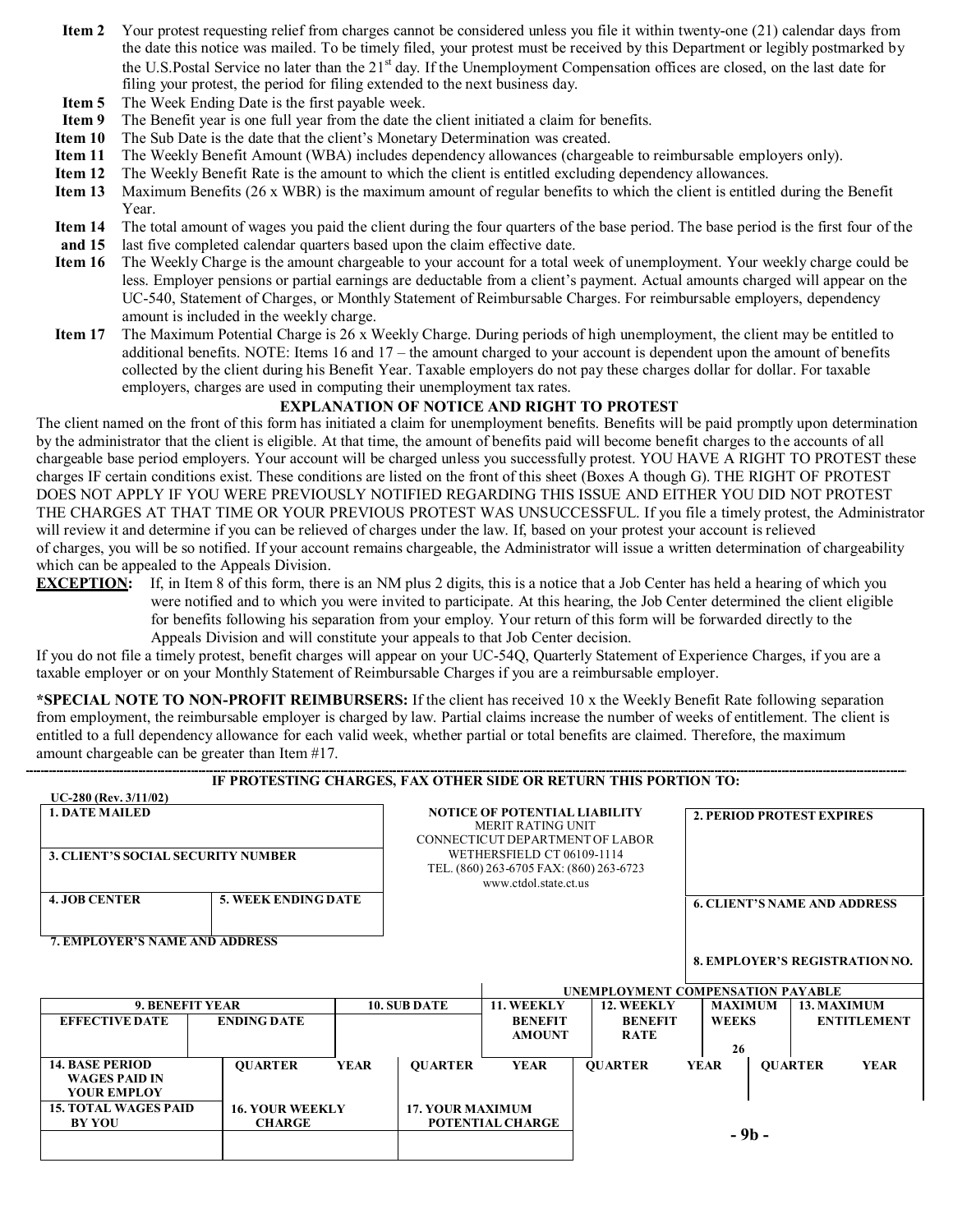# **Emphasis on UI Program Integrity**

The Labor Department is taking a number of proactive steps to decrease unemployment benefit overpayments. Our focus includes recovery of overpayments, fraud detection, and fraud prevention. Employers can actively prevent improper UI benefit payments, reduce employer costs, and avoid legal consequences in three simple steps;

- 1. Report all new hires/rehires
- 2. Respond to requests for verification of employee earnings to the state UI program.
- 3. Provide separation information to the state UI program by the specified due date.

The following is a list of things employers should know in order to minimize their unemployment costs;

- 1. **Unemployment Insurance Is Funded By Employers.** In the majority of states (including CT) UI benefit funding is based solely on an employer tax or billing.
- 2. **Improper UI Payments Are A Growing Burden On American Employers.** In 2010 employers faced the potential for higher taxes due to an estimated \$6.86 billion of improper UI benefits paid. Much of this could have been prevented with timely and accurate information from claimants and employers.
- 3. **Improper UI Payments Can Have A Direct Financial Impact On Employers.** Improper payment of benefits, resulting in overpayments, can result when inaccurate information is provided by the claimant or employer, or when information is not received by state UI agencies in a timely manner. Unrecovered overpayments can affect the UI Trust Fund balance and could result in higher taxes for all employers.
- 4. **Employers Are An Important Partner In Reducing Improper Payment Of UI Benefits.**

Employers can help the state reduce improper payment of UI benefits by reporting employee information timely and accurately.

5. **Employers Should Report New and Rehired Employees To The State Directory Of New Hires By The Due Date.**

Timely submission of this information allows employers to play an important role in reducing improper UI benefit payments.

6. **Verification Of Employee Earnings Will Help Prevent Incorrect Payment Of UI Benefits.**

Accurate and timely verification of employee weekly earnings, when requested, ensures that the correct amount of UI benefits is paid. Late responses to a "Request for Verification of Weekly Earnings" can result in an improper payment of UI benefits.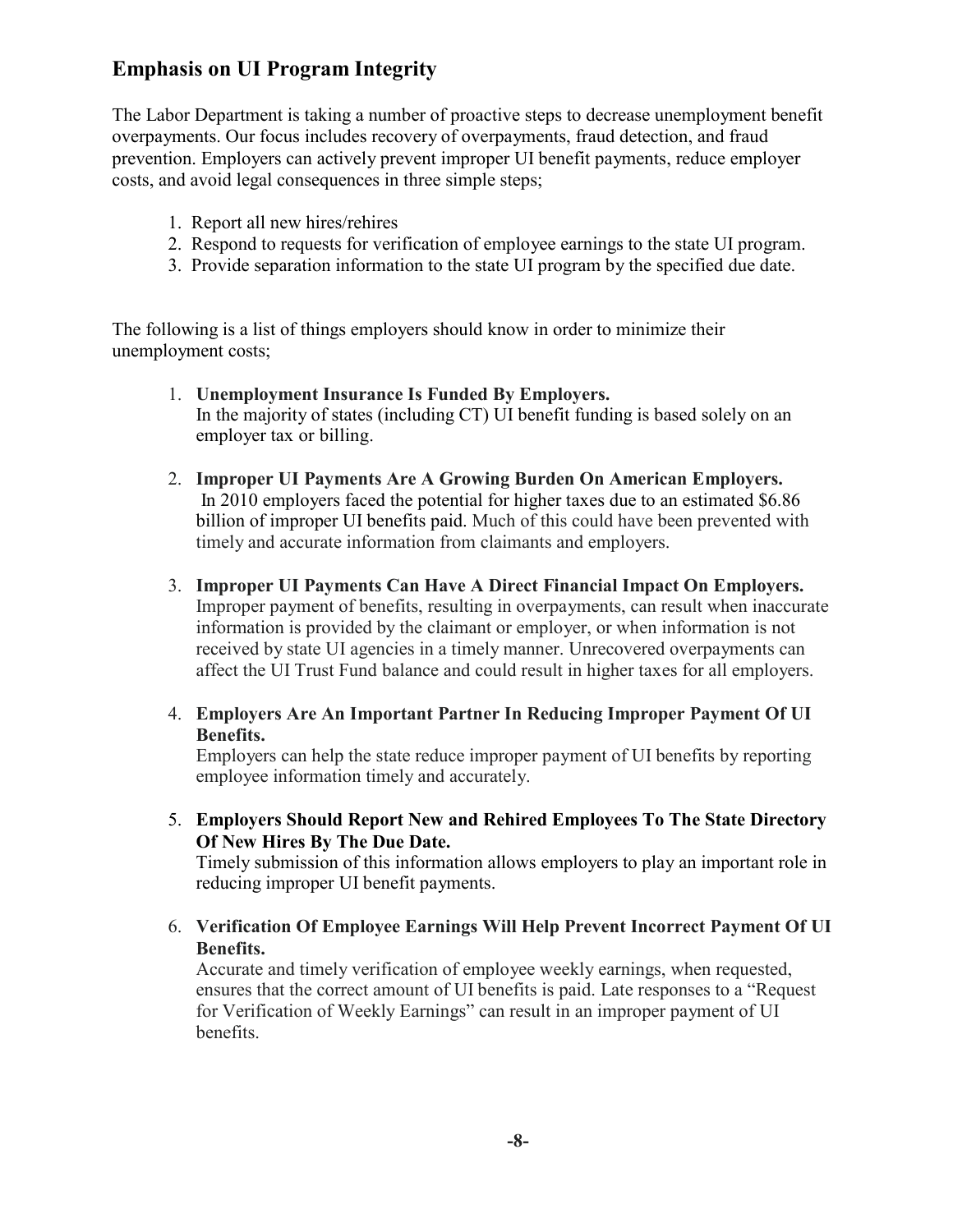7. **Accurate And Timely Reporting Of Separation Information Ensures That UI Benefits Are Only Paid To Qualified Claimants.**

Employers are required to provide employee separation information to the state UI program by the specified due date. This information is used, in-part, to determine the claimant's eligibility for UI benefits.

8. **Payment of Unemployment Insurance Benefits Impacts Business Taxpayers. Employers Are Required, By State Law, To Report Timely And Accurate Information To The State UI Agency**. Deliberately reporting false or incomplete information or failure to respond to a

request for information is against the law.

9. **There Are Serious Consequences For Failure To Comply With UI Requirements.**

Consequences could include inaccurate billing of employers' accounts.

# 10. **Know Your Responsibilities and Ask For Help.**

Employers are responsible for understanding the requirements to report employee quarterly wages, separation information, verification of weekly earnings, and new and rehired employees.

# **Report New and Rehired Employees**

In Connecticut, almost half of all overpayments are paid to claimants who continue to claim benefits after returning to work and are not timely in reporting their return to work status and current earnings.

Employers can play a significant role in helping the agency to reduce benefit fraud by filing a new hire report as soon as possible after hiring a worker. Unfortunately, research indicates that not all employers comply with this new hire reporting requirement.

The agency has worked to make the process of reporting new hires fairly simple for employers. A copy of the CT-W4, with all employee and employer information completed, can be faxed to: 1-800-816-1108 or mailed to: Connecticut Department of Labor Office of Research, ATTN: CT-W4 200 Folly Brook Blvd. Wethersfield, CT 06109

You may also call the Department of Labor at (860) 263-6310 for information on providing a bulk listing of new hires. More information about new hire reporting may be found on the Labor Department's website by following this link: [http://www1.ctdol.state.ct.us/lmi/faqs.asp#nhire](http://www1.ctdol.state.ct.us/lmi/faqs.asp%23nhire)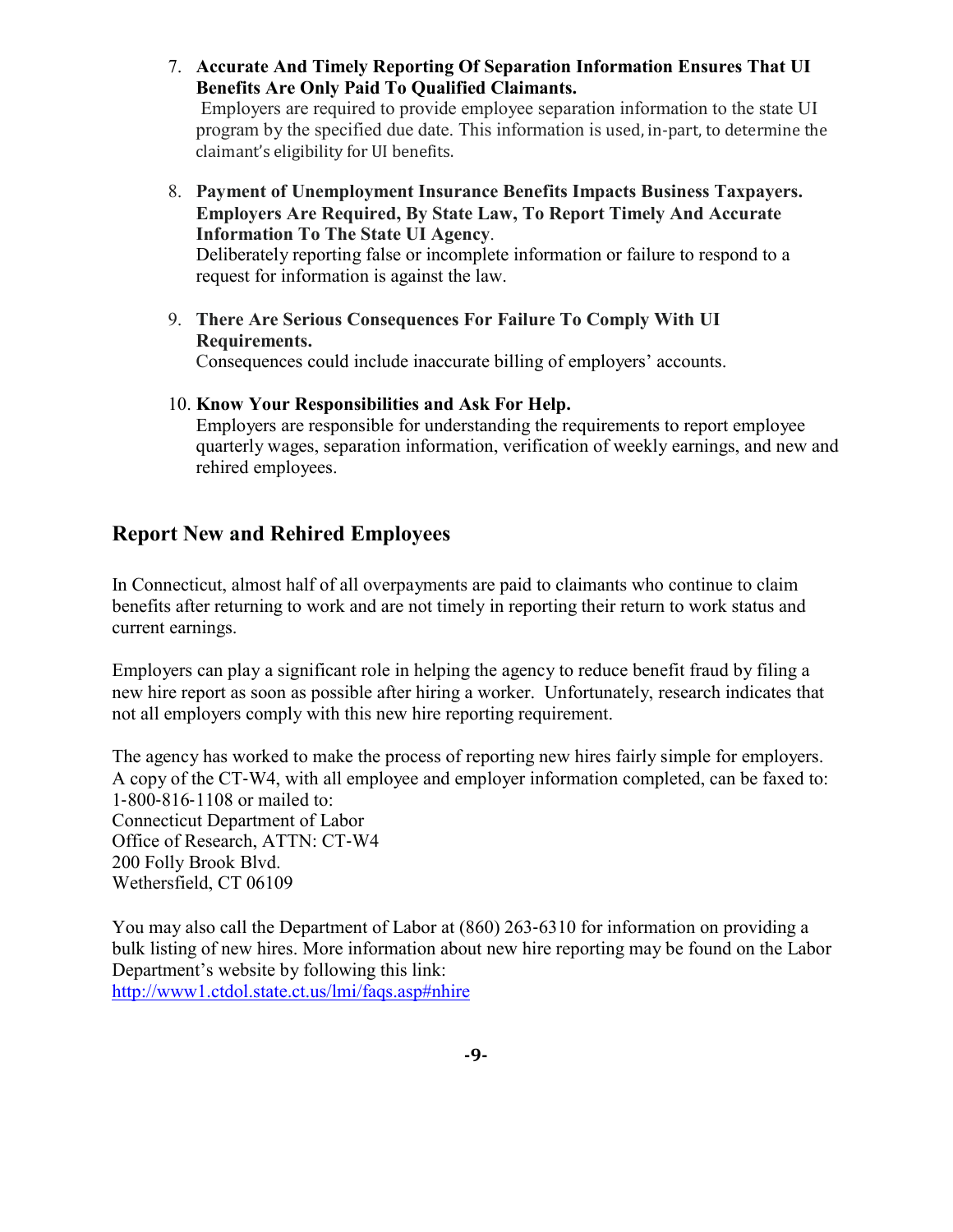# **NEW LEGISLATION: Public Acts 06-171**

Effective October 1, 2006, new legislation may allow unemployment benefits for individuals limited to part-time employment due to a physical or mental impairment that is chronic or expected to be long-term or permanent in nature. \*

Individuals who restrict their work search to part-time may qualify for unemployment benefits if:

- 1. Applicants provide documentation from a physician certifying that:
	- The individual is unable to work full-time,
	- The part-time limitation is due to a physical or mental impairment,
	- The impairment is:
		- Chronic, or
		- expected to be long term, or
		- **Permanent in nature**
- 2. Applicants establish that the part-time limitation does not remove them from the labor force. Individuals must:
	- Be available for suitable work within the individual's medical restrictions.
	- $\blacksquare$  Be available for suitable work during hours the individual is medically permitted to work.
	- Make reasonable efforts to find suitable work.
	- Satisfy other applicable availability requirements.

# **\*** *Temporary impairments are excluded.*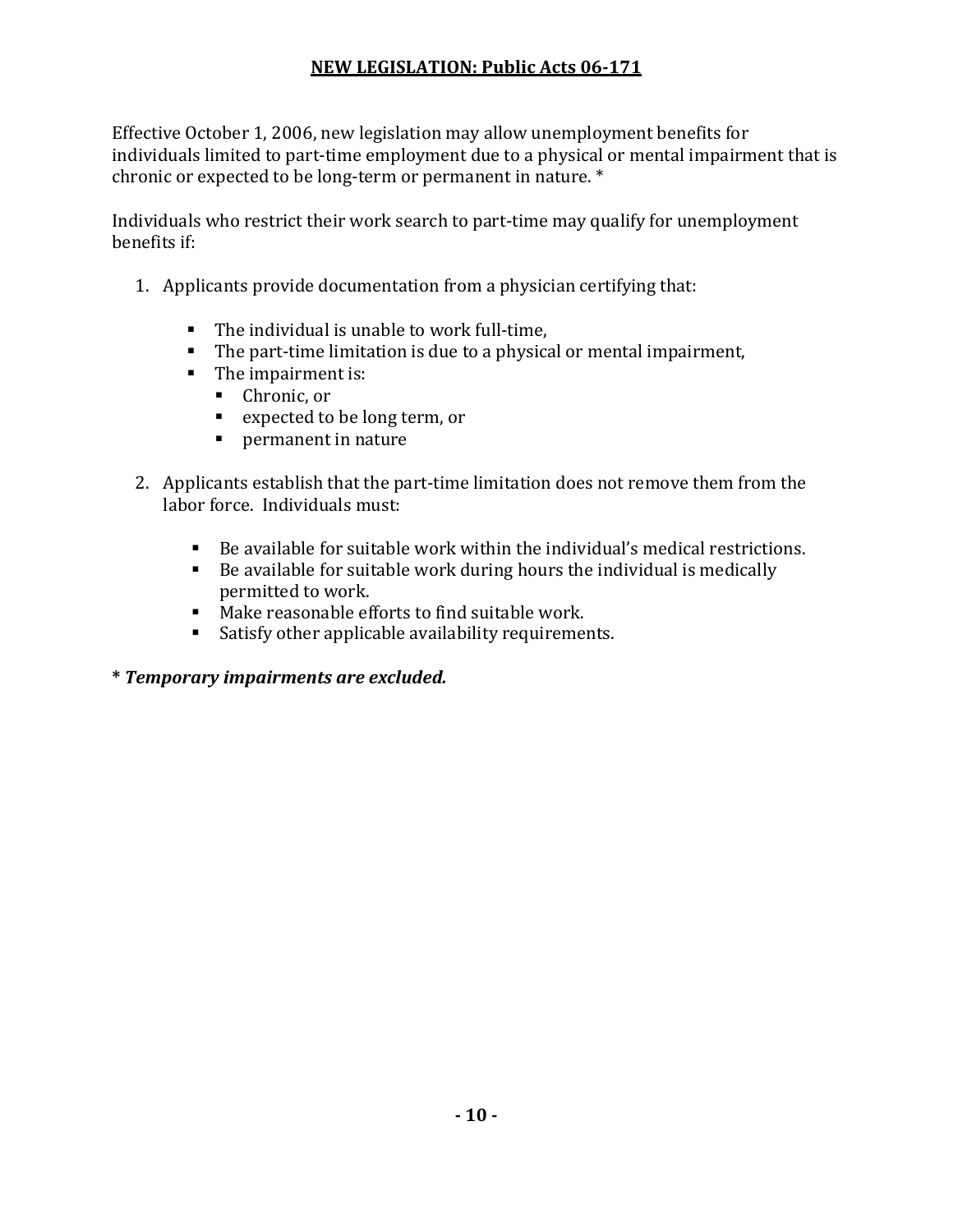If benefits are approved, the employer whose account is to be charged will be issued a notification, which includes information concerning the right to appeal the benefit award and the charging of benefits to its account.

An appeal from the benefit award may be made on the form provided with the notification or by a letter furnishing data, and must be in our possession within twenty-one (21) days from the date the notification was mailed to the employer or bear a legible United States postal service postmark which indicates the appeal was in the hands of the postal service within the twenty-one-day appeal period. You may use one of the private delivery services approved by the IRS: Airborne Express, DHL Worldwide Express, Federal Express, or United Parcel Service. (Posting dates attributable to private postage meters cannot be considered in determining the timeliness of appeals filed by mail.) You may also file an appeal by faxing the Merit Rating Unit at (860) 263-6723 or by internet a[t](http://www.ctdol.state.ct.us/apfrmint.ntm) <http://www.ctdol.state.ct.us/apfrmint.ntm>. Fax and internet appeals must also be in our possession within twenty-one (21) days from the notification mailing date.

In the case of a discharge, the employer must be able to substantiate the claimant was discharged for felonious misconduct, conduct constituting larceny of property or service whose value exceeds twenty-five dollars, larceny of currency regardless of the value of such currency, participation in an illegal strike, or wilful misconduct in order to be relieved of charges. Benefits will be approved if the claimant was terminated because of inability to perform work properly, unless the claimant persisted in an attitude demonstrating wilful disregard or wilful indifference to the employer's interests. If the claimant's separation was voluntary, in the majority of cases it must be determined that the quit was with good cause attributable to the employer in order for the claimant to be paid unemployment benefits.

# **Appeals Referee and Board of Review**

If the employer decides to appeal the decision to pay benefits, the appeal will be heard by the appeals referee located in the district in which the benefit claim was filed. An Appeals Referee's decision may be appealed to the Board of Review by the employer, the claimant, or the administrator of the unemployment compensation Law. A Board of Review decision may be appealed to the Superior Court. If the benefit claim is not payable, no charge will occur.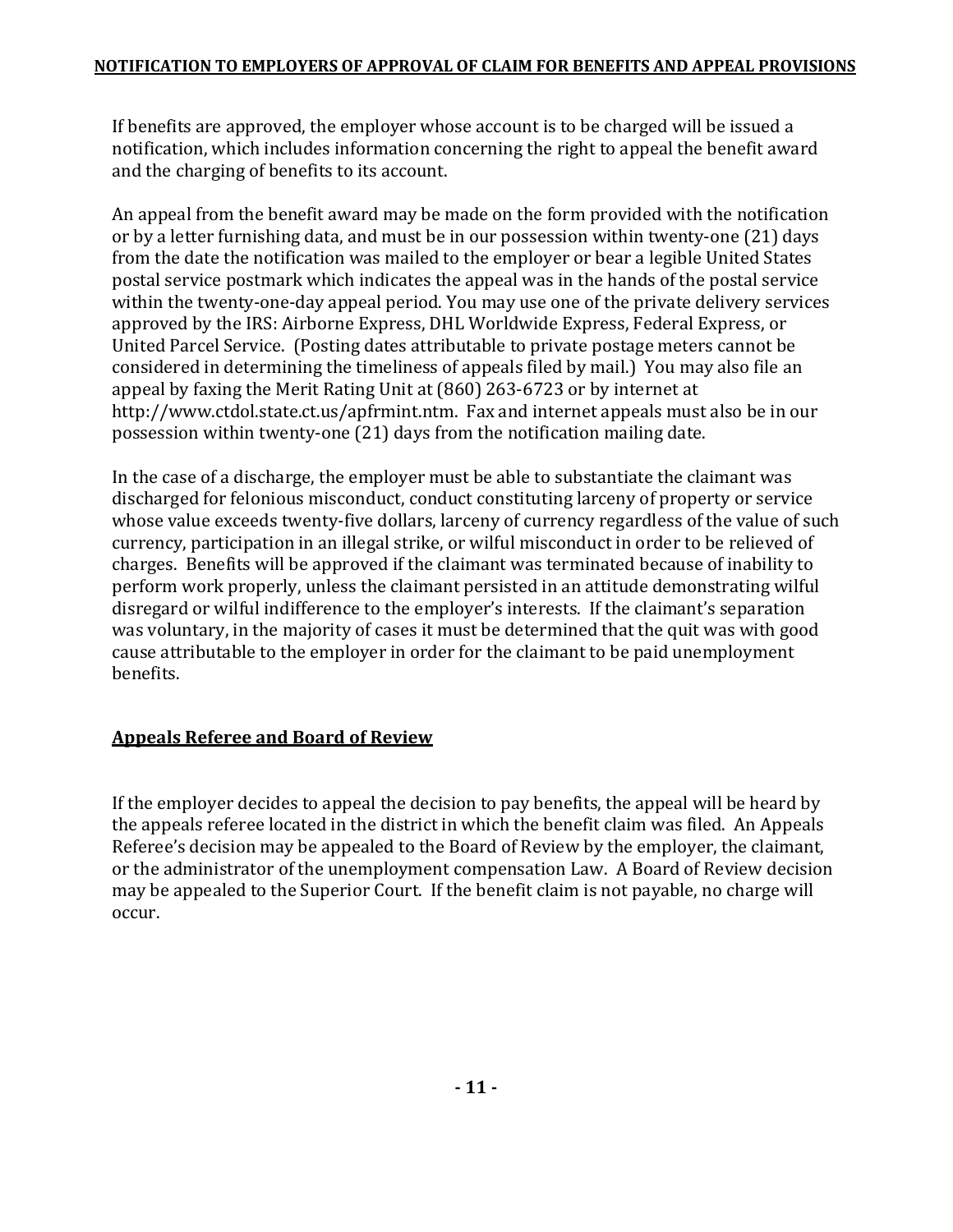# **UNEMPLOYMENT NOTICE, FORM UC-61**

The employer should be careful in its preparation of the Unemployment Notice, Form UC-61, which is attached to a separation packet (UC-62T/UC-61). The packet provides the individual with telephone claims filing information. This form and packet should be furnished to the employee at the time of separation. The employer is required by regulation to supply this form to all separating employees regardless of the reason for separation. Unless every item on the report, including the employer's correct registration number and the employee's Social Security number is accurately completed, the employer may be troubled later by inquiries from the department because misinformation or lack of information can contribute to improper charges.

If the employer provides the claimant with an unemployment notice and the reason for separation is due to lack of work or due to any reason with respect to which benefits are normally allowed, an investigation of the claimant's separation from that employment is not necessary, and benefits could be paid without delay or investigation.

**ONLY CAREFULLY CHOSEN PERSONNEL SHOULD BE SELECTED TO ISSUE UNEMPLOYMENT NOTICES. THE EMPLOYER WHO PERMITS THE USE OF A 'LACK OF WORK' UNEMPLOYMENT NOTICE WHICH ALLOWS AN INDIVIDUAL WHO MIGHT OTHERWISE BE INELIGIBLE TO RECEIVE BENEFITS MAY PAY FOR IT IN THE FORM OF RECEIVING AN INVOICE STATEMENT OF REIMBURSABLE CHARGES.**

# **EMPLOYER CHARGE NOTICES TO BE MAILED TO ADDRESS OF RECORD WITH THIS DEPARTMENT**

The Employer Charge Notices, Form UC-56KC, Notice to Employer of Approval of Claim for Benefit, or Form UC-280, Notice of Potential Liability, will be mailed to the employer's address of record on file in our Employer Status Unit.

The employer should bear in mind that appeals must be received by this department within twenty-one (21) days of the mailing date of the Charge Notice or bear a legible United States postal Service postmark which indicates the appeal was mailed within the appeal period. It will be the employer's responsibility, if these notices are to be processed at a location other than the address of record, to forward the forms, without delay, to permit appeals to be filed within the prescribed time limitation.